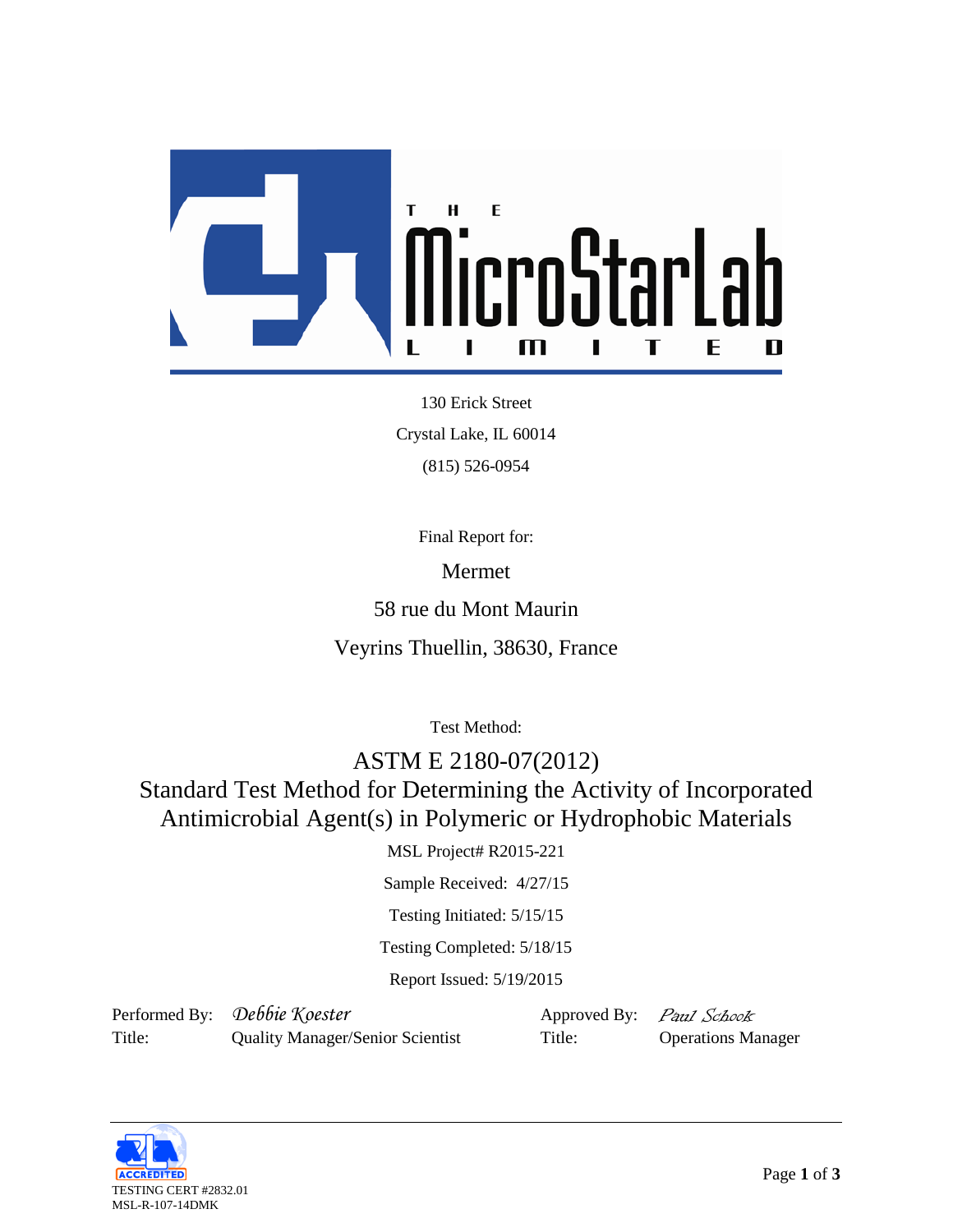

To evaluate both surfaces of one sample for antimicrobial effectiveness against *Staphylococcus aureus* ATCC#6538 as demonstrated by ASTM E 2180 test method.

## **Test Sample Description:**

- 1. FLOCKE 11201 Side 1
- 2. FLOCKE 11201 Side 2

The untreated plastic control was an inert polyester panel supplied by MicroStar.

The samples was received as an 8" x 10" piece. Six squares measuring 3cm x 3cm were aseptically cut from the larger sheet. Side 1 was the surface that has the sample label with Side 2 being the opposite surface.

## **Procedure:**

The test organism *Staphylococcus aureus* ATCC# 6538 was used to prepare a molten agar slurry for the test inoculum. The untreated plastic control was tested in triplicate at  $Time = 0$  and  $Time = 1$  $= 24$  hours. The treated samples were tested in triplicate at Time  $= 24$  hours. 0.5 mL of the inoculum agar slurry was pipetted evenly onto a 3.0 cm by 3.0 cm area of each test piece. The agar slurry was allowed to gel and the samples were incubated at  $35 \pm 2^{\circ}$ C for contact times of 0 hour and 24 hours. At the appropriate contact time, DE neutralizing broth was added to each sample in a 1:10 dilution. Each sample was then sonicated for 1 minute followed by 1 minute of vigorous shaking to facilitate the release of the agar slurry overlay from the sample surface and into the neutralizing broth. Serial dilutions of the neutralizing broth containing the disrupted agar inoculum were plated using Tryptic Soy Agar. The plates were incubated for 48 hours at  $35^{\circ}$ C  $\pm$  2. After incubation, colony numbers were counted and any reductions in the number of bacteria were calculated.